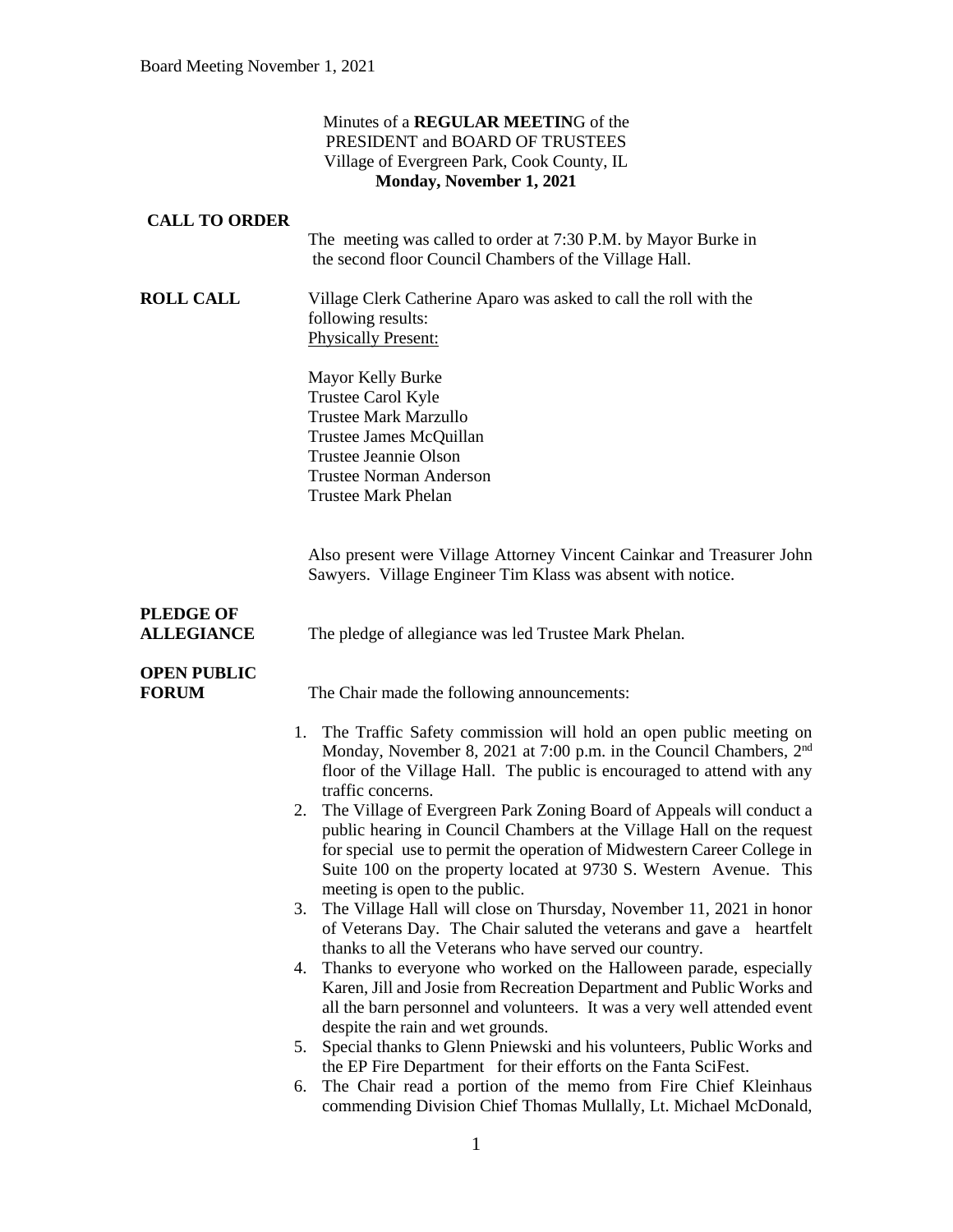|                                          | Engineer Darren Verderber, Firefighters, Kyle Murnane, FF Jason<br>Durbin and FF Joseph Traversa. The Unit Performance Award was<br>given to Battalion 4-Engine Company 61-Ambulance 33 for exceptional<br>performance during an incident on September 12, 2021. A vehicle hit<br>and downed a light pole at 95 <sup>th</sup> & Kedzie. Electrified wires were<br>removed from the vehicle at great personal risk to emergency personnel.<br>The occupant did not heed the orders to stay inside the vehicle.<br>heroic efforts the patient could not be<br>Unfortunately, despite<br>resuscitated. The Chair commended the Fire and Police Departments.<br>7. The Chair noted Waste Management's waste volume report indicated<br>a slight dip in recycle numbers.<br>Mayor Burke will give the Annual State of the Village report at the OCS<br>8.<br>Luncheon on November 18, 2021 at 11:00 a.m. at the HB Maher<br>Community Center.<br>9. Saturday, November 6, 2021 from 10 a.m. to 11:30 a.m., the annual<br>Pumpkin Smash will be at the Community Center. Bring your pumpkins<br>for a unique recycling/composting experience sponsored by the EP<br><b>Environmental Commission.</b> |
|------------------------------------------|------------------------------------------------------------------------------------------------------------------------------------------------------------------------------------------------------------------------------------------------------------------------------------------------------------------------------------------------------------------------------------------------------------------------------------------------------------------------------------------------------------------------------------------------------------------------------------------------------------------------------------------------------------------------------------------------------------------------------------------------------------------------------------------------------------------------------------------------------------------------------------------------------------------------------------------------------------------------------------------------------------------------------------------------------------------------------------------------------------------------------------------------------------------------------------------------|
| <b>OPEN PUBLIC</b><br><b>AUDIENCE</b>    | NONE.                                                                                                                                                                                                                                                                                                                                                                                                                                                                                                                                                                                                                                                                                                                                                                                                                                                                                                                                                                                                                                                                                                                                                                                          |
| <b>REGULAR</b><br><b>AGENDA</b>          | Motion by Trustee Phelan second by Trustee Kyle to waive the reading<br>of the minutes of the October 18, 2021 regular Meeting of the President<br>and Board of Trustees and approved as presented. Upon roll call, voting<br>YES Trustees Kyle, Marzullo, McQuillan, Olson, Anderson and Phelan;<br>voting NO: NONE. The motion was passed by unanimous voice vote and<br>so ordered by the Chair.                                                                                                                                                                                                                                                                                                                                                                                                                                                                                                                                                                                                                                                                                                                                                                                            |
| <b>RESOLUTION</b><br><b>RES. 25-2021</b> | Motion by Trustee Marzullo second by Trustee McQuillan to approve<br><b>RESOLUTION NO. 25-2021</b> with expenditures of the General Corporate<br>Fund of \$1,173,729.50 and the Water Management Fund in the amount<br>of \$379,655.49 and the 95th Street TIF Fund, \$49,262.72 and the Street<br>Bond Fund, \$16,270.00 for a total of \$1,618,917.71. Upon roll call,<br>voting YES Trustees Marzullo, McQuillan, Olson, Anderson, Phelan and<br>Kyle, voting NO: NONE. The motion was passed and so ordered by the<br>Chair.                                                                                                                                                                                                                                                                                                                                                                                                                                                                                                                                                                                                                                                               |
| <b>RESOLUTION</b><br>NO. 1-2022          | Motion by Trustee Phelan second by Trustee Anderson to approve<br><b>RESOLUTION NO. 1-2022</b> with expenditures of the General Corporate<br>Fund of \$183,745.57 and the Water Management Fund in the amount of<br>\$19,800.19 for a total of \$203,545.76. Upon roll call, voting YES Trustees<br>McQuillan, Olson, Anderson, Phelan, Kyle and Marzullo, voting NO:<br>NONE. The motion was passed and so ordered by the Chair.                                                                                                                                                                                                                                                                                                                                                                                                                                                                                                                                                                                                                                                                                                                                                              |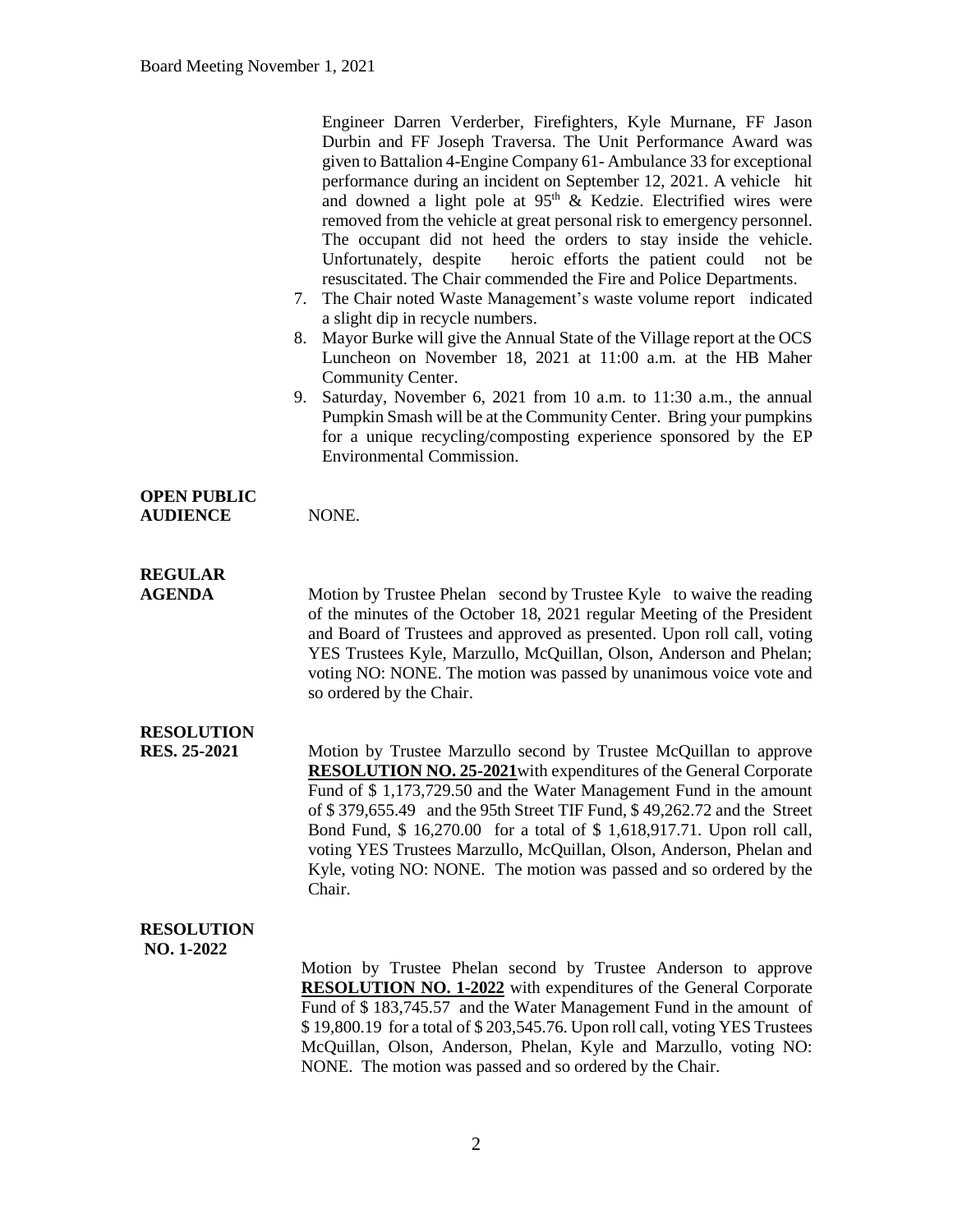# **BUSINESS**

**CERTIFICATES** Motion by Trustee Marzullo second by Trustee Kyle to approve the business license application for **EUROPEAN WAX CENTER, NEW OWNER ONLY** to conduct a salon for full body waxing located at 9526 S. Western Avenue in Evergreen Park. This is a change in ownership only hours remain the same. Upon roll call, voting YES Trustees Olson, Anderson, Phelan, Kyle, Marzullo and McQuillan; voting NO: NONE. The motion was passed and so ordered by the Chair.

> Motion by Trustee Kyle second by Trustee Marzullo to approve the business license application for **PSK, SERVICES, LLC.** to conduct a free Covid testing site located at 3144 W. 95<sup>th</sup> Street in the Oberwiess Plaza in Evergreen Park. A brief discussion took place regarding the lack of parking. There is no curbside testing. Upon roll call, Trustees voting YES: Anderson, Kyle and Marzullo voting NO: McQuillan, Olson and Phelan, Mayor Burke voted YES: to break the tie. The Chair will contact the business regarding parking. The motion was passed and so ordered by the Chair.

> Motion by Trustee Phelan second by Trustee Kyle, to approve the business license application for **LIANE K. WILLIAMS INSURANCE AGENCY, INC.** to conduct an office for State Farm Insurance located at 8745 S. Kedzie Avenue in Evergreen Park. Upon roll call, Trustees voting YES Kyle, Marzullo, McQuillan, Olson, Anderson and Phelan; voting NO: None. The motion was passed and so ordered by the Chair.

> Motion by Trustee Kyle second by Trustee Olson to approve the business license application for **JENSPIN, INC. DBA /BEVERLY RIDE ON** to conduct a space for a fitness studio located at  $2700 \text{ W}$ .  $91^{\text{st}}$  Street (the EPCHS Sport Facility) in Evergreen Park. Upon roll call, Trustees voting YES: Marzullo, McQuillan, Olson, Anderson, Phelan and Kyle, voting NO: None. The motion was passed and so ordered by the Chair.

#### **ORDINANCE NO. 20-2021**

Motion by Trustee Phelan second by Trustee McQuillan to approve **ORDINANCE NO. 20-2021**, **"AN ORDINANCE OF THE VILLAGE OF EVERGREEN PARK APPROVING A PURCHASE AND SALE AGREEMENT FOR PROPERTY LOCATED AT 9100 SOUTH SPAULDING AVENUE, EVERGREEN PARK, ILLINOIS FROM THE COOK COUNTY LAND BANK AUTHORITY."** The Chair explained this is the old Geiss and Crossen monument show room. It was purchased for \$25,000 and its future use may be used for green space. Upon roll call, voting YES Trustees McQuillan, Olson, Anderson, Phelan, Kyle and Marzullo: voting NO: NONE. The motion was passed and so ordered by the Chair.

# **ENGINEER'S**

**REPORT** Tim Klass was absent with notice. The Chair gave his report with an update on the Kedzie Avenue project. The sodding in parkways is